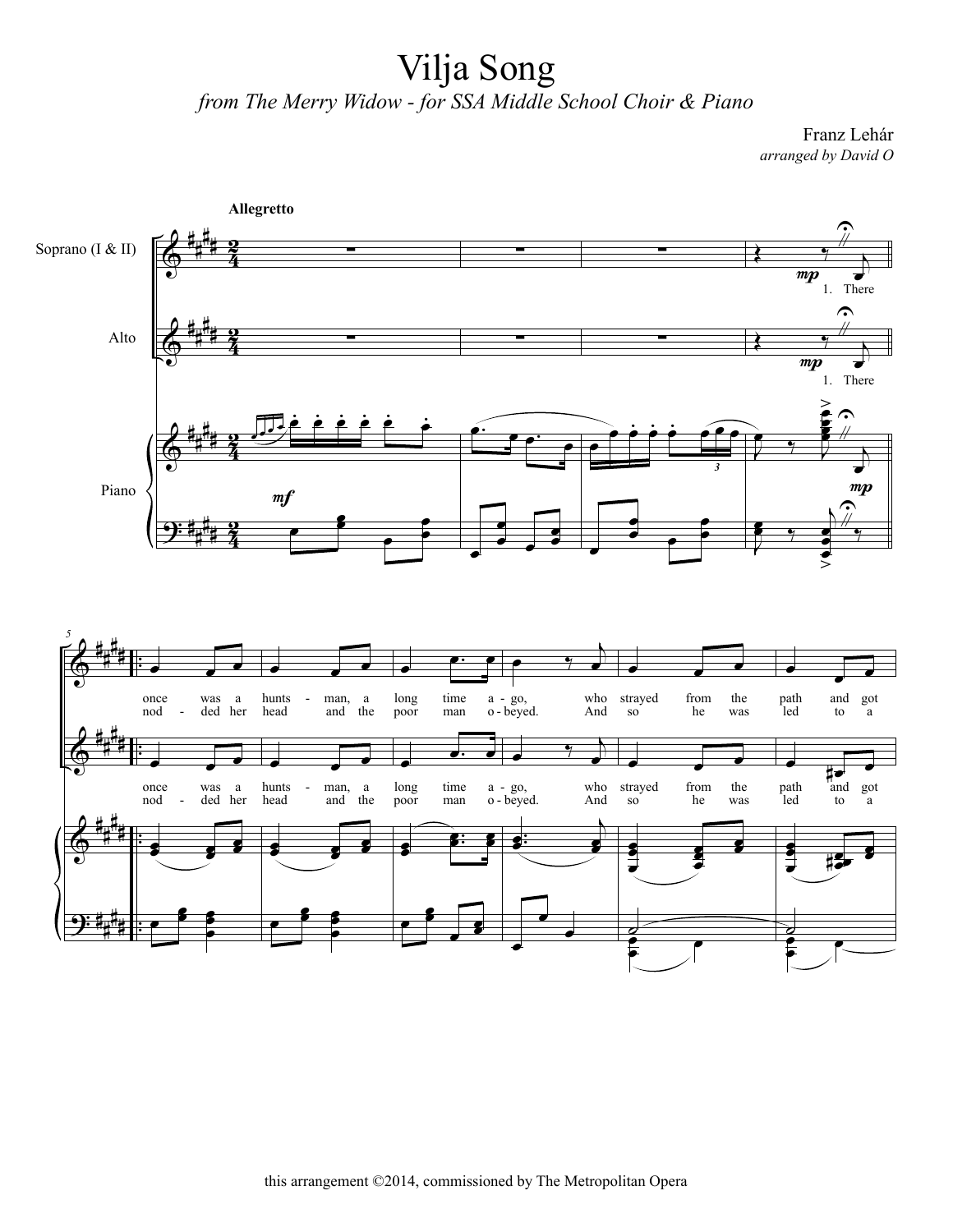2 Vilja Song

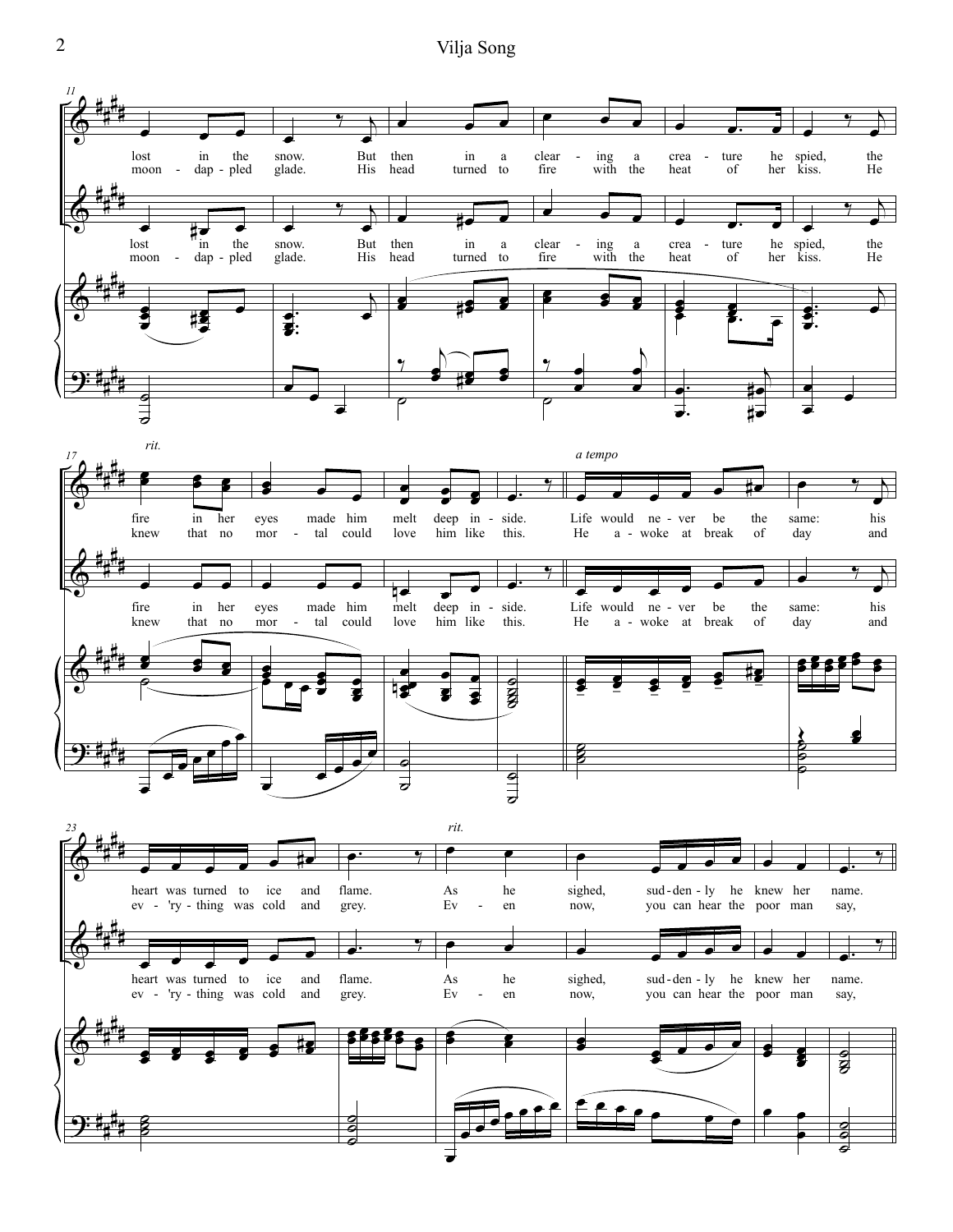